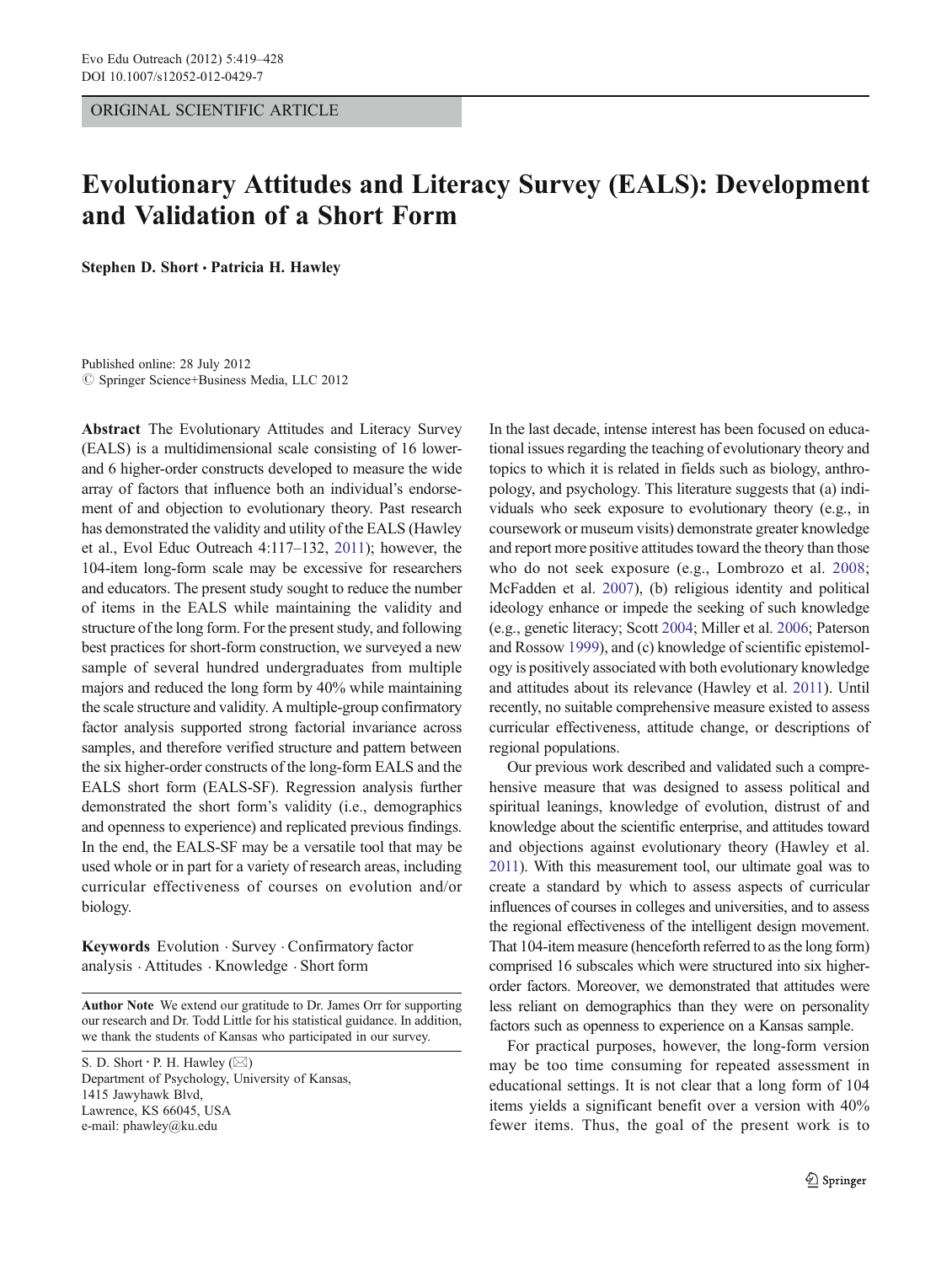significantly reduce the long-form version in a way that fully maintains its validated structure.

# The Creation of the Short Form

Short-form creation involves several steps that require close attention to the psychometric properties of the measure. First, the long form is created and validated. This step is completed (Hawley et al. [2011](#page-9-0)). Second, data are collected with the long-form survey with a new sample to confirm the established long-form structure (i.e., the previously published long-form structure, our standard for comparison). If the long-form survey structure cannot be confirmed on the new sample, then the structure of the survey rests too heavily on individual sample characteristics. This possibility must first be ruled out. Third, the survey is systematically shortened according to pre-established criteria (details below) and compared once again to the published longform structure. Last, the short form is applied to outcome measures (e.g., demographics and openness to experience; Hawley et al. [2011](#page-9-0)) to replicate documented patterns.

# Method

#### Participants

For the present study, data were collected from 526 undergraduate students at a large Midwestern university. These participants (233 men and 290 women) were surveyed at the start of the semester from an introductory biology course covering the principles of cellular and molecular biology. As such, these students were from over 30 majors. Their average age was 19.15 (SD=2.64) years, the average high school graduating class size was  $342.89$  (SD=338.92), and the most frequent response for both the participants' father's  $(N=109, 29.38\%)$ and mother's  $(N=176, 33.46%)$  education was four-year college degree. Last, the average rating for rurality of town of origin is  $3.14$  (SD=1.86) on a seven-point scale ranging from one (not at all rural) to seven (very rural). Demographically speaking, the present sample was largely homogeneous with the original sample of 371 on which the published long form is based.<sup>1</sup> Group differences based on differing sample demographic characteristics are thus not anticipated.

As before in the initial long-form scale validation (see Hawley et al. [2011\)](#page-9-0), the present students were invited to

participate for extra-course credit and were asked to complete the web-based survey outside of class time via an emailed Web link.<sup>2</sup> The students reported informally that it took them 20–25 minutes to complete the long form of the survey containing 104 items.

# The Evolutionary Attitudes and Literacy Survey

The long form Evolutionary Attitudes and Literacy Survey (EALS) consists of 17 pages of Web-presented items where respondents rate the degree to which they agree or disagree with 104 statements on a seven-point Likert scale ranging from one (strongly disagree) to seven (strongly agree) with the midpoint 4 (neither agree nor disagree). The EALS measures 16 theoretically derived constructs including adult exposure to evolution, youth exposure to evolution, religious activity, young earth creationist beliefs, moral objections, political ideology, political activity, attitudes toward life, intelligent design fallacies, knowledge about the scientific enterprise, genetic literacy, evolutionary knowledge, misconceptions about evolution, distrust of the scientific enterprise, relevance of evolutionary theory, and social objections. These 16 constructs or subscales can be further accounted for by six higher-order factors representing Political Activity, Political/Religious Conservatism, Creationist Reasoning, Knowledge/Relevance of Evolution, Evolutionary Misconceptions, and Exposure to Evolution (see Hawley et al. [2011](#page-9-0) for details on survey creation and survey structure).

#### Analytic Methods

Sample Characteristics and Missing Data Imputation The newly collected data for the short form construction were screened for univariate and multivariate outliers, item normality (with skewness and kurtosis values all within −2.0 and 2.0) and linear relations between all the items. Like the original sample for the long-form construction, the present sample met the assumptions for latent variable modeling techniques. Less than 5% of the data were missing. Thus, missing data were imputed one time via Markov Chain Monte Carlo estimation using Proc MI in SAS (version 9.1.3; Enders, 2010).

EALS Long-Form Measurement Invariance The factor structure between the previously published long form and the present long form will be compared using mean and

 $\frac{1}{1}$  The sample on which the published long form is based included 371 undergraduates; 327 from a Child Psychology course and 44 from a Social Psychology course from the same large Midwestern University (see Hawley et al. [2011](#page-9-0) for details). In their aggregate, they represented nearly 40 declared majors, 102 were men and 269 were women, and their average age was  $20.67$  (SD=2.05) years.

<sup>2</sup> Participants were informed their responses were anonymous and confidential with no identifying information being associated with their survey data, and that they could opt out of the study at any time without penalty. In addition, an alternative extra credit assignment was available for students who did not wish to participate in the current study. Assured anonymity and confidentiality were implemented to reduce the possibility of social desirability influencing survey responses.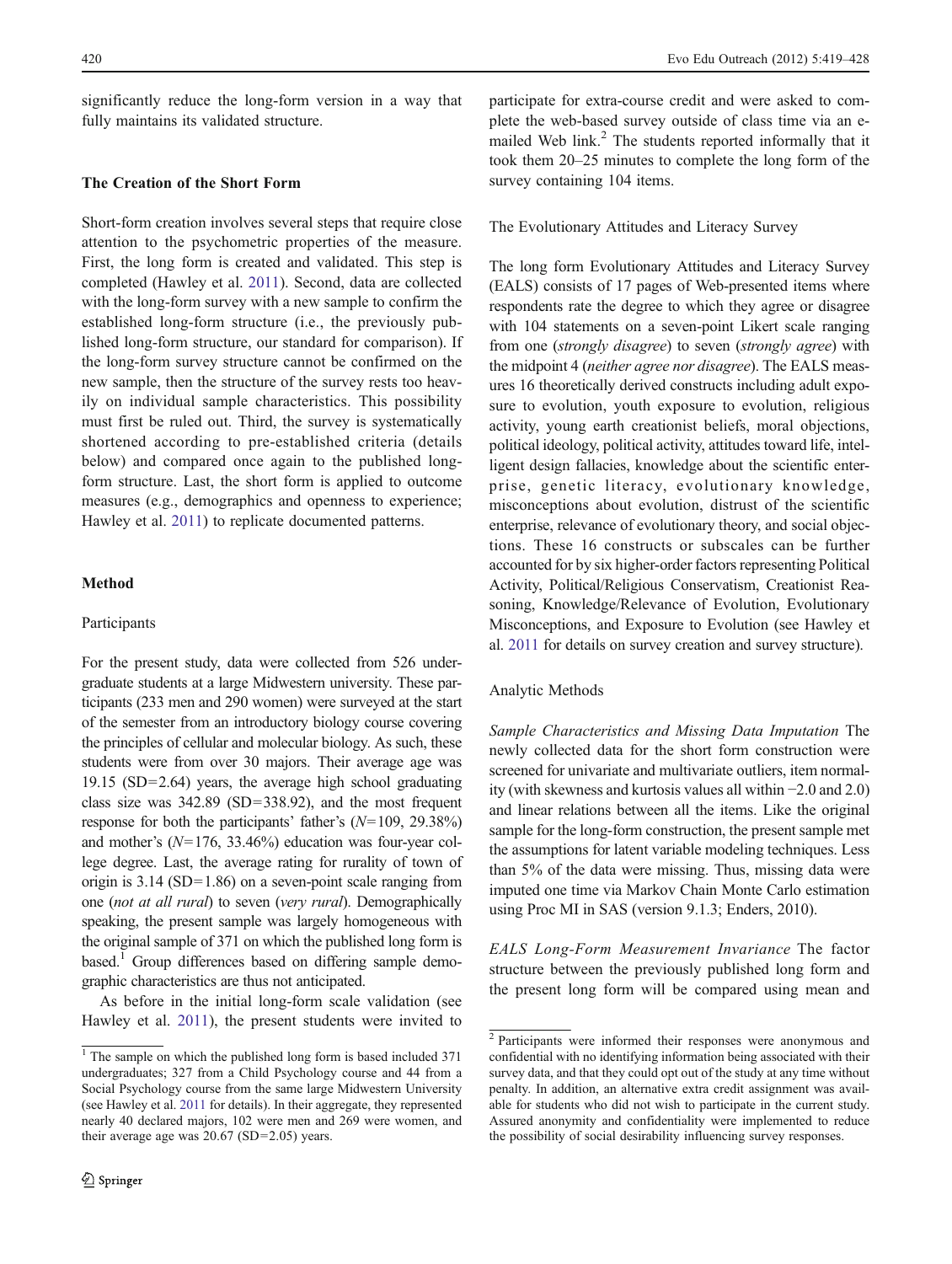covariance structures modeling (MACS; Little [1997\)](#page-9-0). Each sample (previously published and present) has its own representative model reflecting factor structure. We will be imposing constraints across the two models to see if equating the models for the two samples is defensible. If it is defensible, then one has demonstrated measurement invariance; namely, that the EALS long form is functioning similarly for both samples. Measurement invariance will be evaluated first by examining the equivalence of item factor loadings across the two models (weak measurement invariance) and second, by adding the equality constraint of item (indicator) intercepts (strong measurement invariance) across the two models.

Subscale Specification As in Hawley et al. [2011,](#page-9-0) each subscale (e.g., religious activity, genetic literacy, and evolutionary misconceptions) is represented by an aggregate of items known as a parcel (Little et al. [2002;](#page-9-0) Little et al. [2012\)](#page-9-0). Parceling has the added benefits of requiring fewer model parameter estimates, reduced sampling error, and decreasing the likelihood of correlated residuals between items (Little et al. [2002](#page-9-0)). These parceled indicators are computed by calculating the mean response for all items representing a particular subscale. The goal of the present study is to reduce the number of items in a parcel that represents a given subscale in a way that ensures that the subscale has not changed in function.

Item Reduction Accordingly, each of the 104 items from the long-form scale was examined both quantitatively and qualitatively for candidacy for retention. We deemed the items appropriate for retention if they (a) possessed strong factor loadings (i.e., standardized factor loadings greater than 0.60), (b) were sufficiently distinct from other items (i.e., minimized redundancy), (c) qualitatively represented their intended construct, and (d) demonstrated normal distributive properties.

Examining Measurement Invariance Between EALS and EALS-SF Finally, the previously published structure of the EALS long form and the newly derived EALS-SF were again examined for measurement invariance using MACS modeling using the same logic as above. That is, the published long-form model has parceled indicators based on 104 items and the present short-form model has parceled indicators based on the reduced list of items. The question is, are the models functioning similarly? All factor analyses were conducted using maximum likelihood estimation via the software package Mplus (version 6.0).

Replicating Validity with Regressions Our initial analyses showed the relationships among Kansas demographics, personality factors, and the higher-order factors (Hawley et al.

[2011\)](#page-9-0). These analyses demonstrated that scores on the higher-order factor Knowledge/Relevance, for example, were less related to demographics than they were to openness to experience, a facet of personality. Thus, as a final check in the present study, we will seek to replicate these documented patterns with the newly created short form.

# Results

#### EALS Long-Form Measurement Invariance

As outlined above, before we examined items for retention, the long-form structure (Hawley et al. [2011\)](#page-9-0) of the previously published and present samples must first be evaluated for strong measurement invariance (i.e., equivalent loadings and intercepts). To specify the measurement model for each sample, we created parcels by calculating the mean of all of the items within a particular subscale and using these means as indicators of the higher-order EALS constructs. For example, the construct Political/Religious Conservatism was indicated by the parcels religious activity, conservative self-identity, attitudes toward life, young earth creationism, and relevance of evolution. We repeated this procedure for each of the six higher-order EALS constructs in order to recreate the previously published model and a second identical model for our present sample. We then conducted a multiple group confirmatory factor analysis (CFA) to test for measurement invariance between the two models by comparing the structure on the present sample against the previously published structure.

Table [1](#page-3-0) displays the model fit statistics from the test of group invariance between the published and present longform structures. Both weak and strong measurement invariance was met with no significant change in model fit. Consequently, we could confidently move forward to derive the short form on the present sample.

#### Item Reduction

Items were retained based on quantitative and qualitative criteria, including strong factor loadings, distinctness from other items, and normal distributive properties. For example, the social objections item, "applying the theory of evolution to human affairs implies we are not fully in control of our behavior" was removed because it did not demonstrate a sufficiently high factor loading. Similarly, "theories requiring more untested assumptions are generally better than theories with fewer assumptions" was also removed as its factor loading did not reach criterion. The item "the theory of evolution helps us understand plants" measuring relevance of evolutionary theory was removed because it was redundant with "evolutionary theory is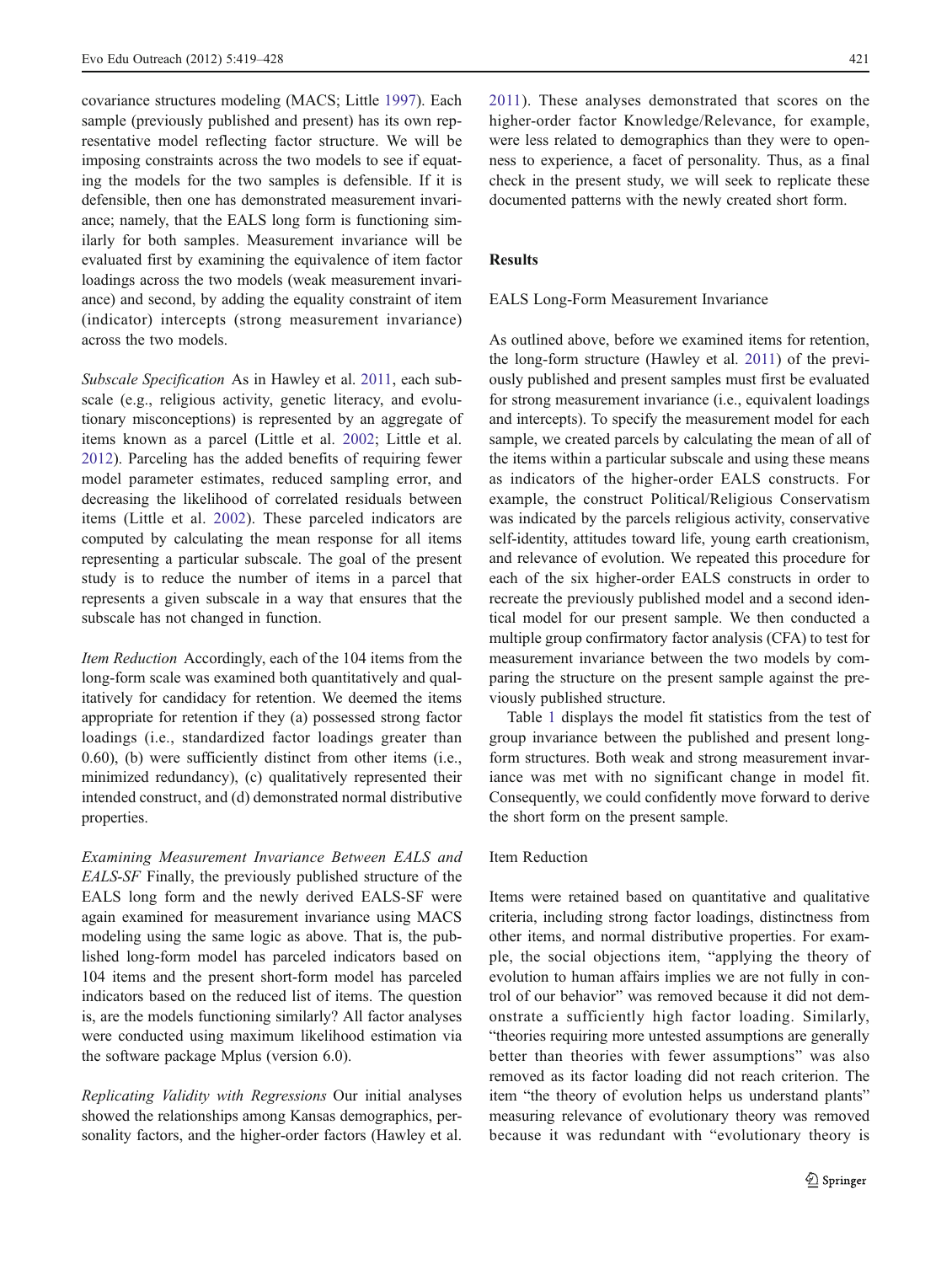| <b>Table 1</b> The meaners for Early group invariance results |          |     |                  |              |                 |       |            |                          |
|---------------------------------------------------------------|----------|-----|------------------|--------------|-----------------|-------|------------|--------------------------|
| Model                                                         |          | df  | $\boldsymbol{D}$ | <b>RMSEA</b> | RMSEA 90% CI    | TLI   | <b>CFI</b> | Constraint tenable       |
| Null Model                                                    | 8242.901 | 240 | < 0.01           | -            | –               | $-$   |            | $\qquad \qquad \qquad$   |
| Configural Invariance                                         | 628.201  | 179 | < 0.01           | 0.075        | $0.068 - 0.081$ | 0.931 | 0.948      | $\overline{\phantom{0}}$ |
| Weak Invariance                                               | 650.593  | 191 | < 0.01           | 0.073        | $0.067 - 0.079$ | 0.934 | 0.947      | Yes                      |
| Strong Invariance                                             | 671.282  | 200 | < 0.01           | 0.072        | $0.066 - 0.079$ | 0.935 | 0.946      | Yes                      |

<span id="page-3-0"></span>Table 1 Fit indices for EALS group invariance testing

Each nested model contains its constraints, plus the constraints of all previous, tenable models. Invariance was evaluated with RMSEA Model Test and examination of the Comparative Fit Index (CFI) and the Tucker-Lewis Index (TLI) For example, if the RMSEA from the weak factorial model was within the 90% RMSEA confidence interval (RMSEA 90% CI) for the configural invariant model, and the change in CFI was less than .01 (see Cheung & Rensvold, [2002](#page-9-0)), and the change in TLI was less than .01, then the constraint was deemed tenable invariance was established

highly relevant for biology." Finally, "Humans were specially designed" was removed from intelligent design fallacies because it is not an unambiguous representative of the creationist movement despite its high factor loading on the construct. In order to maintain construct stability (see Brown [2006\)](#page-9-0), we retained at least three items for each subscale. In the end, 42 items were removed from the 104-item long-form EALS to result in a 62-item short form (EALS-SF).

## Measurement Invariance Between EALS and EALS-SF

As before, the structure of the previously published long from was used as the standard of comparison for the present short-form structure. Parceled indicators were computed for the present sample by calculating the mean response for the shortened list of items representing a particular subscale. For example, in the previously published EALS long form, the lower-order construct political activity was represented by six items, and as a parceled indicator, had a mean of 2.96  $(SD=1.14)$ . The present abbreviated parceled indicator for Political Activity of the EALS-SF consisted of only three items which had a mean of  $2.86$  (SD=1.25). This procedure was carried out for each of the 16 subscales of the shortened form. We then used these 16 newly created EALS-SF parcels to specify the same hierarchical model tested and validated in the previously published long-form EALS. We conducted another multiple groups CFA to examine the levels of measurement invariance between a hierarchical model indicated with parcels from the previously published long-form EALS, and a hierarchical model indicated with parcels from the 62 items of the EALS-SF.

Table 2 displays the model fit statistics from the test of measurement invariance between the EALS and the EALS-SF. Again, standards for both weak and strong measurement invariance were met suggesting that the short form is a suitable representation of the long form. Table [3](#page-4-0) displays all retained items with their standardized factor loadings, alpha reliabilities, means, and standard deviations for each factor. Table [4](#page-6-0) displays the latent correlations between the 16 parceled indicators representing interrelationships among subscales. Table [5](#page-7-0) displays the latent correlations between six higher-order constructs of the EALS-SF. Finally, Fig. [1](#page-7-0) displays the hierarchical model for the EALS-SF with standardized factor loadings. The EALS-SF demonstrated acceptable model fit (see Fig. [1](#page-7-0) for fit statistics).

#### Replication of Validity with Regression

Finally, Hawley et al. ([2011\)](#page-9-0) showed that demographic variables in their collective accounted for less variability in

Model  $\chi^2$  df p RMSEA RMSEA 90% CI TLI CFI Constraint tenable Null Model 8242.901 240 <.001 – – – – – – Configural Invariance  $580.451$   $179$   $\leq 0.01$   $0.071$   $0.064 - 0.077$   $0.933$   $0.950$ Weak Invariance  $605.494$   $191$   $40070$   $0.070$   $0.063 - 0.076$   $0.935$   $0.948$  Yes Strong Invariance  $658.191$  200 <.001 0.071 0.065–0.078 0.931 0.943 Yes

Table 2 Fit indices for EALS and EALS-SF invariance testing

Each nested model contains its constraints, plus the constraints of all previous, tenable models. Invariance was evaluated with RMSEA Model Test and examination of the Comparative Fit Index (CFI) and the Tucker-Lewis Index (TLI) For example, if the RMSEA from the weak factorial model was within the 90% RMSEA confidence interval (RMSEA 90% CI) for the configural invariant model, and the change in CFI was less than .01 (see Cheung & Rensvold, [2002](#page-9-0)), and the change in TLI was less than .01, then the constraint was deemed tenable invariance was established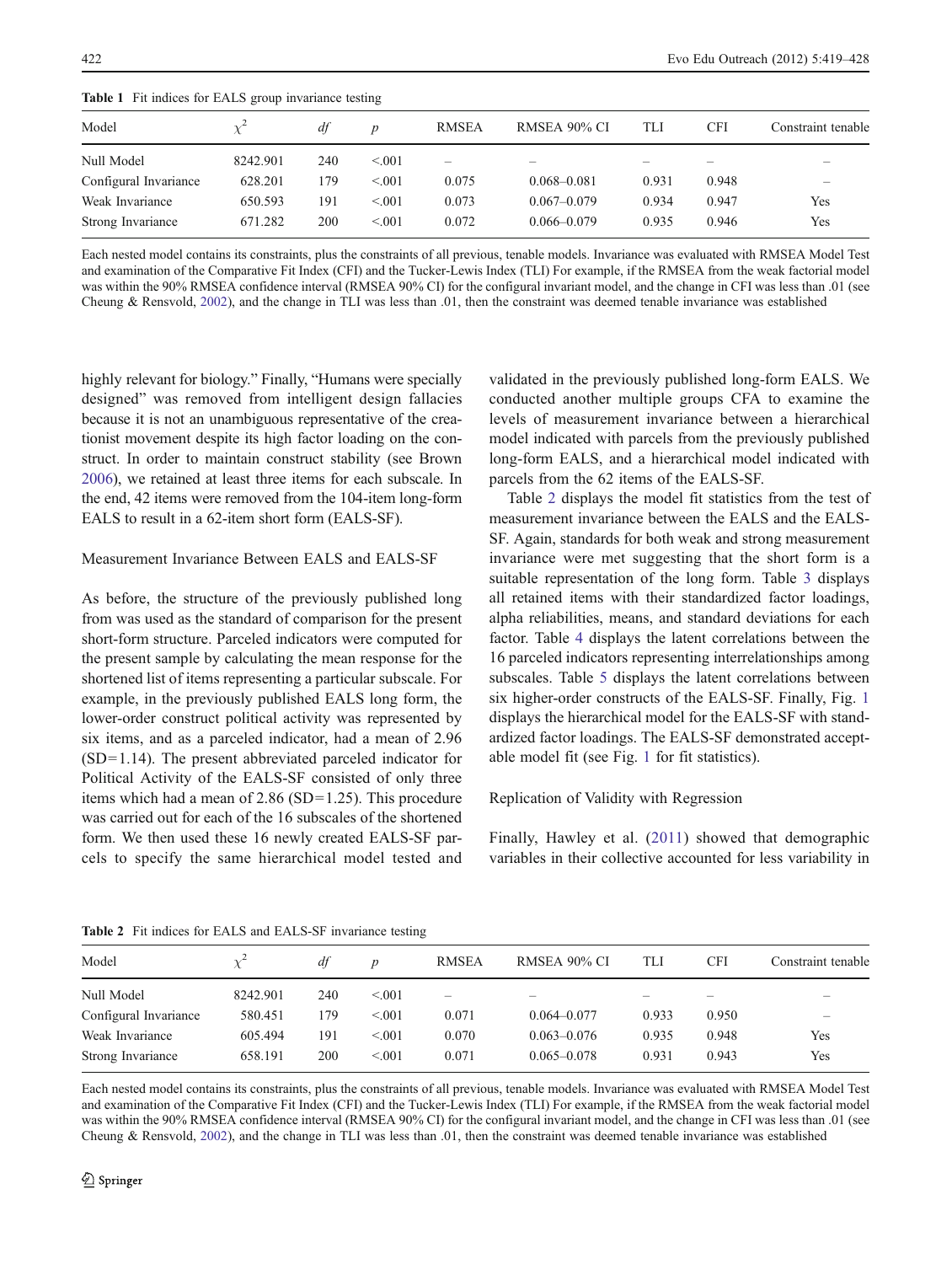# <span id="page-4-0"></span>Table 3 Means, standard deviations, alpha coefficients for each construct, and the standardized factor loading for each item of the EALS- SF

| Construct/Variable                 | Items                                                                                                                                                                                              | Standardized<br>factor loading | α | M             | SD. |
|------------------------------------|----------------------------------------------------------------------------------------------------------------------------------------------------------------------------------------------------|--------------------------------|---|---------------|-----|
| Political Activity                 |                                                                                                                                                                                                    |                                |   | .88 2.86 1.25 |     |
|                                    | To what degree are you political?                                                                                                                                                                  | .714                           |   |               |     |
|                                    | To what degree do your political views influence your daily life?                                                                                                                                  | .940                           |   |               |     |
|                                    | To what degree do your political views influence your decisions?                                                                                                                                   | .898                           |   |               |     |
| Religious Activity                 |                                                                                                                                                                                                    |                                |   | .96 4.07 1.95 |     |
|                                    | To what degree are you religious?                                                                                                                                                                  | .943                           |   |               |     |
|                                    | To what degree does religion impact your daily life?                                                                                                                                               | .959                           |   |               |     |
|                                    | To what degree does your religion influence your decisions?                                                                                                                                        | .960                           |   |               |     |
|                                    | Religion is especially important to me because it answers many of my questions about<br>the meaning of life. <sup>A</sup>                                                                          | .751                           |   |               |     |
| Conservative Self Identity         |                                                                                                                                                                                                    |                                |   | .87 4.05 1.55 |     |
|                                    | To what degree are you conservative?                                                                                                                                                               | .866                           |   |               |     |
|                                    | In general, how do you self identify politically? <sup>B</sup>                                                                                                                                     | .835                           |   |               |     |
|                                    | In general how liberal/conservative are you on Economic issues (welfare, taxation, free                                                                                                            | .751                           |   |               |     |
|                                    | market policies, etc)? <sup>C</sup>                                                                                                                                                                |                                |   |               |     |
| Attitudes Toward Life <sup>D</sup> |                                                                                                                                                                                                    |                                |   | .83 4.38 1.69 |     |
|                                    | Life begins at conception.                                                                                                                                                                         | .813                           |   |               |     |
|                                    | After conception, a developing human is only a cluster of cells, and it makes no sense to<br>discuss its moral condition. (R)                                                                      | .688                           |   |               |     |
|                                    | All stages of human life-embryo, fetus, child, adult-should have the same legal<br>protections.                                                                                                    | .860                           |   |               |     |
| Intelligent Design Fallacies       |                                                                                                                                                                                                    |                                |   | .89 3.16 1.32 |     |
|                                    | There is scientific evidence that humans were created by a supreme being or intelligent<br>designer.                                                                                               | .708                           |   |               |     |
|                                    | There is no evidence that humans evolved from other animals.                                                                                                                                       | .790                           |   |               |     |
|                                    | There are no transitional fossils (remains of life forms that illustrate an evolutionary<br>transition).<br>Complex biological systems cannot come about by slight successive modifications (i.e., | .812<br>.692                   |   |               |     |
|                                    | they are irreducibly complex).<br>Evolution is a theory in crisis.                                                                                                                                 | .770                           |   |               |     |
|                                    | Natural selection cannot create complex structures; It is like a tornado blowing through a<br>junkyard and creating a 747.                                                                         | .736                           |   |               |     |
| Young Earth Creationist            |                                                                                                                                                                                                    |                                |   | .87 3.04 1.45 |     |
| <b>Beliefs</b>                     |                                                                                                                                                                                                    | .749                           |   |               |     |
|                                    | I read the bible literally.                                                                                                                                                                        | .708                           |   |               |     |
|                                    | The Earth isn't old enough for evolution to have taken place.                                                                                                                                      | .461                           |   |               |     |
|                                    | There was a time when humans and dinosaurs lived on earth together.<br>Present animal diversity can be explained by the Great Flood.                                                               |                                |   |               |     |
|                                    | Adam and Eve of Genesis are our universal ancestors of the entire human race.                                                                                                                      | .755                           |   |               |     |
|                                    | All modern species of land vertebrates are descended from those original animals on the                                                                                                            | .835<br>.870                   |   |               |     |
| Moral Objections                   | ark.                                                                                                                                                                                               |                                |   | .81 2.33 1.21 |     |
|                                    | People who accept evolution as fact are immoral.                                                                                                                                                   | .787                           |   |               |     |
|                                    | If you accept evolution, you really can't believe in God.                                                                                                                                          | .663                           |   |               |     |
|                                    | Darwinism strips meaning from our lives.                                                                                                                                                           |                                |   |               |     |
|                                    |                                                                                                                                                                                                    | .844                           |   |               |     |
| Social Objections                  |                                                                                                                                                                                                    |                                |   | .83 2.71 1.17 |     |
|                                    | The theory of evolution has contributed to racism.                                                                                                                                                 | .789                           |   |               |     |
|                                    | The theory of evolution has contributed to sexism.                                                                                                                                                 | .825                           |   |               |     |
| Distrust of the Scientific         | The theory of evolution has contributed to genocide (the deliberate killing of a group<br>based on nationality, race, politics, or culture).                                                       | .751                           |   | .79 3.00 1.06 |     |
| Enterprise                         |                                                                                                                                                                                                    |                                |   |               |     |
|                                    | Contemporary methods of determining the age of fossils and rocks are untrustworthy.                                                                                                                | .776                           |   |               |     |
|                                    | The data used to support evolution is untrustworthy.                                                                                                                                               | .860                           |   |               |     |
|                                    | The available data are ambiguous as to whether evolution actually occurs. <sup>F</sup>                                                                                                             | .622                           |   |               |     |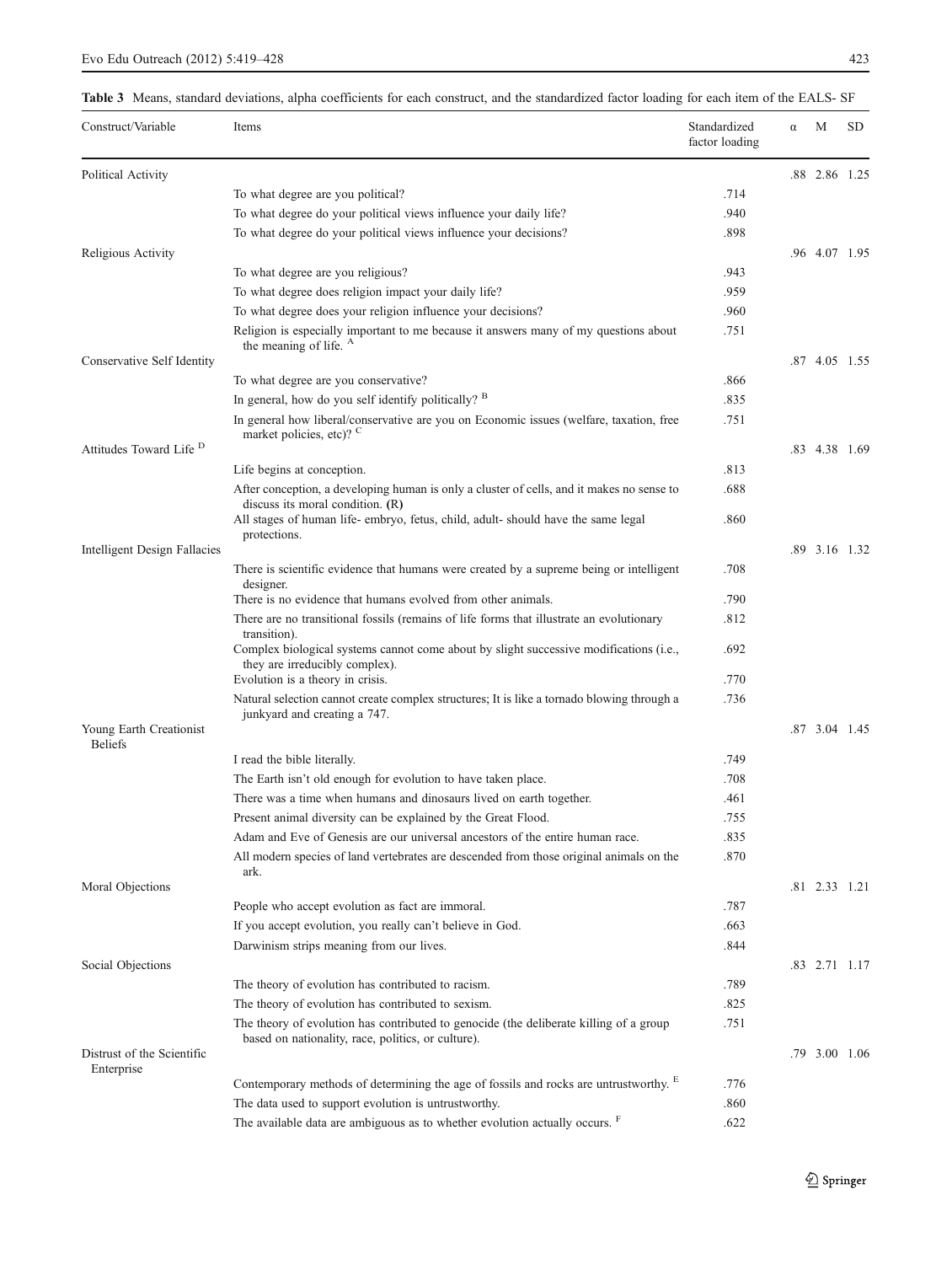#### Table 3 (continued)

| Construct/Variable                           | Items                                                                                                          | Standardized<br>factor loading | α | М             | SD |
|----------------------------------------------|----------------------------------------------------------------------------------------------------------------|--------------------------------|---|---------------|----|
| Relevance of Evolutionary<br>Theory          |                                                                                                                |                                |   | .89 4.76 1.24 |    |
|                                              | Evolutionary theory is highly relevant for biology.                                                            | .872                           |   |               |    |
|                                              | The theory of evolution helps us understand human origins.                                                     | .899                           |   |               |    |
|                                              | Evolutionary theory is highly relevant for the social sciences (e.g., anthropology,<br>psychology, sociology). | .793                           |   |               |    |
|                                              | Evolutionary theory is highly relevant for the humanities (e.g., history, literature,<br>philosophy).          | .578                           |   |               |    |
|                                              | Evolutionary theory is relevant to our everyday lives.                                                         | .672                           |   |               |    |
| Genetic Literacy                             |                                                                                                                |                                |   | .76 4.92 0.95 |    |
|                                              | Humans share a majority of their genes with chimpanzees. <sup>D</sup>                                          | .817                           |   |               |    |
|                                              | Humans share more than half of their genes with mice. <sup>D</sup>                                             | .670                           |   |               |    |
|                                              | Humans have somewhat less than half of the DNA in common with chimpanzees. $D(R)$                              | .555                           |   |               |    |
|                                              | Mutations are never beneficial. $D(R)$                                                                         | .635                           |   |               |    |
| <b>Evolutionary Knowledge</b>                |                                                                                                                |                                |   | .77 4.91 0.89 |    |
|                                              | In most populations, more offspring are born than can survive.                                                 | .464                           |   |               |    |
|                                              | Mutations can be passed down to the next generation.                                                           | .655                           |   |               |    |
|                                              | Increased genetic variability makes a population more resistant to extinction.                                 | .758                           |   |               |    |
|                                              | The more recently species share a common ancestor, the more closely related they are.                          | .728                           |   |               |    |
|                                              | Mutations occur all the time.                                                                                  | .559                           |   |               |    |
| Misconceptions about<br>Evolution            |                                                                                                                |                                |   | .49 4.06 0.88 |    |
|                                              | Characteristics acquired during the lifetime of an organism are passed down to that<br>individual's offspring. | .270                           |   |               |    |
|                                              | Evolution means progression towards perfection.                                                                | .600                           |   |               |    |
|                                              | Evolution is a linear progression from primitive to advanced species.                                          | .697                           |   |               |    |
| Knowledge about the<br>Scientific Enterprise |                                                                                                                |                                |   | .78 5.55 1.05 |    |
|                                              | For scientific evidence to be deemed adequate, it must be reproducible by others.                              | .683                           |   |               |    |
|                                              | Scientific ideas can be tested and supported by feelings and beliefs. (R)                                      | .710                           |   |               |    |
|                                              | Scientific explanations can be supernatural. (R)                                                               | .719                           |   |               |    |
|                                              | Good theories give rise to testable predictions.                                                               | .609                           |   |               |    |
| Self Exposure to Evolution                   |                                                                                                                |                                |   | .81 2.37 0.81 |    |
|                                              | I've watched evolution related videos on the web (e.g., Ted.com, YouTube).                                     | .615                           |   |               |    |
|                                              | I read science magazines featuring evolution (e.g., Discover, National Geographic,<br>Nature).                 | .827                           |   |               |    |
|                                              | I've watched nature shows that discussed evolution (e.g., PBS/Nova, Discovery,<br>National Geographic)         | .837                           |   |               |    |
| Youth Exposure to<br>Evolution               |                                                                                                                |                                |   | .54 2.50 0.73 |    |
|                                              | I have visited natural history museums on field trips or with family.                                          | .672                           |   |               |    |
|                                              | As a child, I attended science and nature camps (e.g., Outdoor Ed Lab, local nature<br>centers or zoos).       | .460                           |   |               |    |
|                                              | How much training in evolution did you receive in high school?                                                 | .453                           |   |               |    |

<sup>A</sup> See also Dudley and Cruise ([1990\)](#page-9-0)

<sup>B</sup> cf ANES 2009

<sup>C</sup> From Carney et al. [\(2008](#page-9-0))

<sup>D</sup> From Miller et al. [\(2006](#page-9-0))

 $E$  See also Ingram and Nelson ([2006\)](#page-9-0)

<sup>F</sup> See also Rutledge and Sadler ([2007\)](#page-9-0)

(R) Indicates reverse scored items

Table 1 from Hawley et al. ([2011\)](#page-9-0) reports the item variance explained by the underlying construct. Because the above model was identified by fixing the variances of the latent constructs to 1.00, the standardized factor loading for a particular item can be squared to determine the item's variance explained by the underlying factor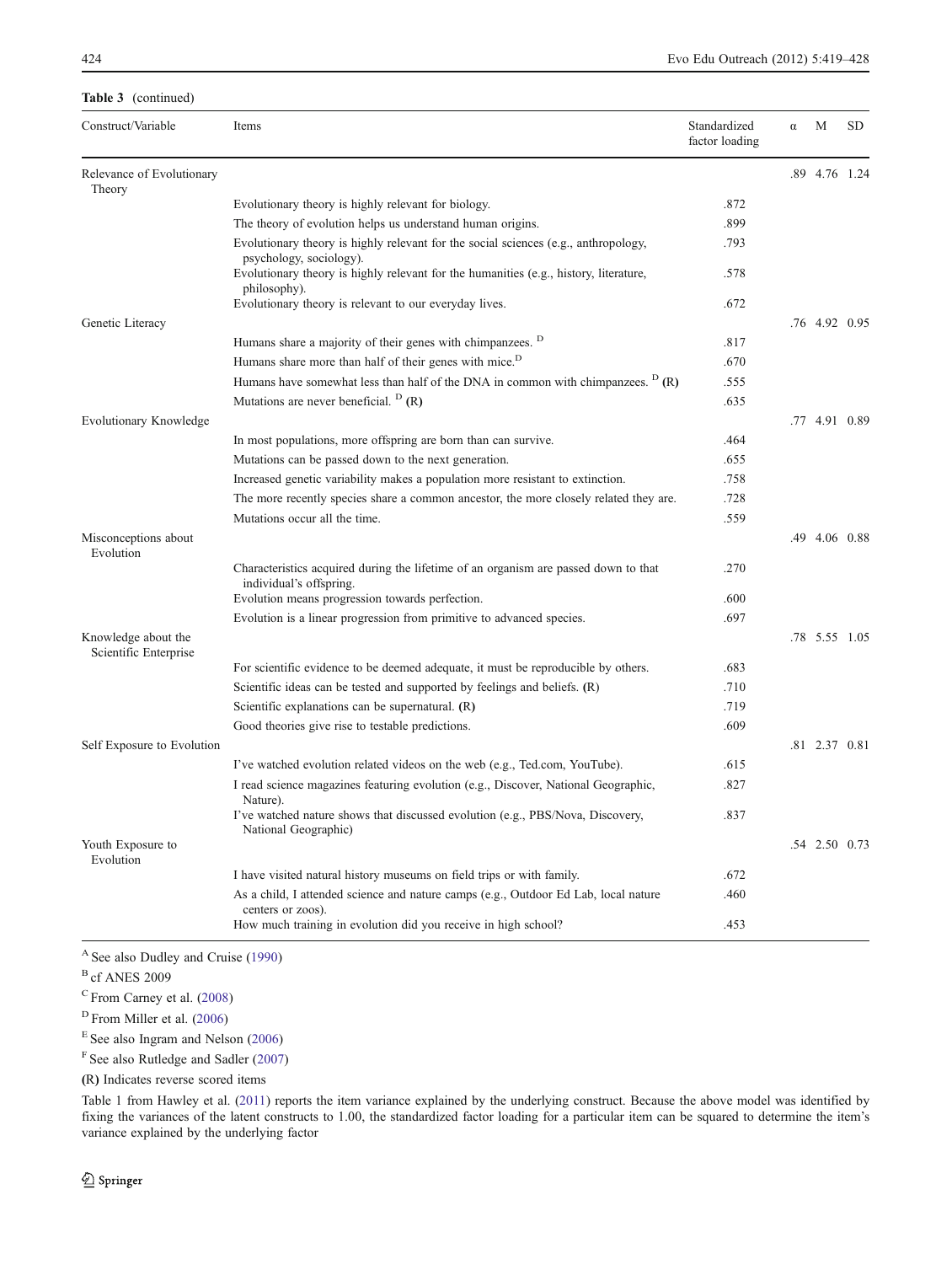<span id="page-6-0"></span>

| Table 4 Latent correlations between the 16 lower-order constructs (i.e., subscales) of the EALS-SF |                |                 |             |                |               |                |                |         |               |                 |                |                 |        |                |                 |                 |
|----------------------------------------------------------------------------------------------------|----------------|-----------------|-------------|----------------|---------------|----------------|----------------|---------|---------------|-----------------|----------------|-----------------|--------|----------------|-----------------|-----------------|
| Construct                                                                                          |                |                 | 3           | 4              | 5             | $\circ$        | L              | ∞       | ç             | $\overline{10}$ | $\Box$         | $\overline{12}$ | 13     | $\overline{4}$ | $\overline{15}$ | $\overline{16}$ |
| 1. Political Activity                                                                              | 0.00           |                 |             |                |               |                |                |         |               |                 |                |                 |        |                |                 |                 |
| 2. Religious Activity                                                                              |                |                 |             |                |               |                |                |         |               |                 |                |                 |        |                |                 |                 |
| 3. Conservative Self-Identity                                                                      |                | 39              | 00.1        |                |               |                |                |         |               |                 |                |                 |        |                |                 |                 |
| 4. Attitudes Towards Life                                                                          | $\frac{8}{2}$  | $\overline{62}$ | .56         | 00.1           |               |                |                |         |               |                 |                |                 |        |                |                 |                 |
| 5. Intelligent Design Fallacies                                                                    | $-5$           | 65              | 52          | $\ddot{q}$     | $\frac{1}{2}$ |                |                |         |               |                 |                |                 |        |                |                 |                 |
| 6. Young Earth Creationist Beliefs                                                                 | $-0.1$         |                 | 49          | $\ddot{q}$     | $\mathcal{S}$ | $\frac{8}{10}$ |                |         |               |                 |                |                 |        |                |                 |                 |
| 7. Moral Objections                                                                                | $-0.4$         | $\dot{5}$       | 48          | $\overline{5}$ | 92            | 84             | 00.1           |         |               |                 |                |                 |        |                |                 |                 |
| 8. Social Objections                                                                               | $\approx$      | 45              | $\ddot{36}$ | .38            | $\ddot{z}$    | 65             | $\ddot{z}$     | 0.00    |               |                 |                |                 |        |                |                 |                 |
| 9. Distrust of the Scientific Enterprise                                                           | $-0.3$         | 59              | 49          | 59             | 98            | $87\,$         | $\mathfrak{S}$ | .79     | 00.1          |                 |                |                 |        |                |                 |                 |
| 10. Relevance of Evolutionary Theory                                                               | $\overline{0}$ | $-48$           | $-35$       | $-46$          | $-80$         | $-71$          | $-0.69$        | $-56$   | $-78$         | 1.00            |                |                 |        |                |                 |                 |
| 11. Genetic Literacy                                                                               |                | $-4$            | $-26$       | $-40$          | $-70$         | $-60$          | $-61$          | $-48$   | $-0.63$       | .70             | $\frac{8}{10}$ |                 |        |                |                 |                 |
| 12. Evolutionary Knowledge                                                                         | $\frac{8}{2}$  | $-32$           | $-30$       | $-34$          | $-67$         | $-58$          | $-58$          | $-50$   | $-65$         | $77\,$          | 83             | 1.00            |        |                |                 |                 |
| 13. Knowledge about Scientific Enterprise                                                          | 07             | $-27$           | $-24$       | $-20$          | $-54$         | $-43$          | $-49$          | $-51$   | $-53$         | .57             | 60             | .68             | 00.1   |                |                 |                 |
| 14. Evolutionary Misconceptions                                                                    |                | $\approx$       | $-0.9$      | $\sim$         | $-0.2$        | $-0.5$         | $-0.1$         | $-0.03$ | $-0.03$       | $-20$           | S.             | 류               | $\sim$ | 1.00           |                 |                 |
| 15. Self Exposure to Evolution                                                                     | 24             | $-25$           | $-30$       | $-28$          | $-43$         | $-43$          | $-41$          | $-26$   | $-45$         | $\pm$           | $\dot{4}$      | 46              | 28     | 65             | 1.00            |                 |
| 16. Youth Exposure to Evolution                                                                    | 29             | $-15$           | $-23$       | $-22$          | $-36$         | $-39$          | $-33$          | $-25$   | $\frac{1}{4}$ | 35              | .38            | 47              | $-31$  | $-03$          | .84             | 1.00            |
|                                                                                                    |                |                 |             |                |               |                |                |         |               |                 |                |                 |        |                |                 |                 |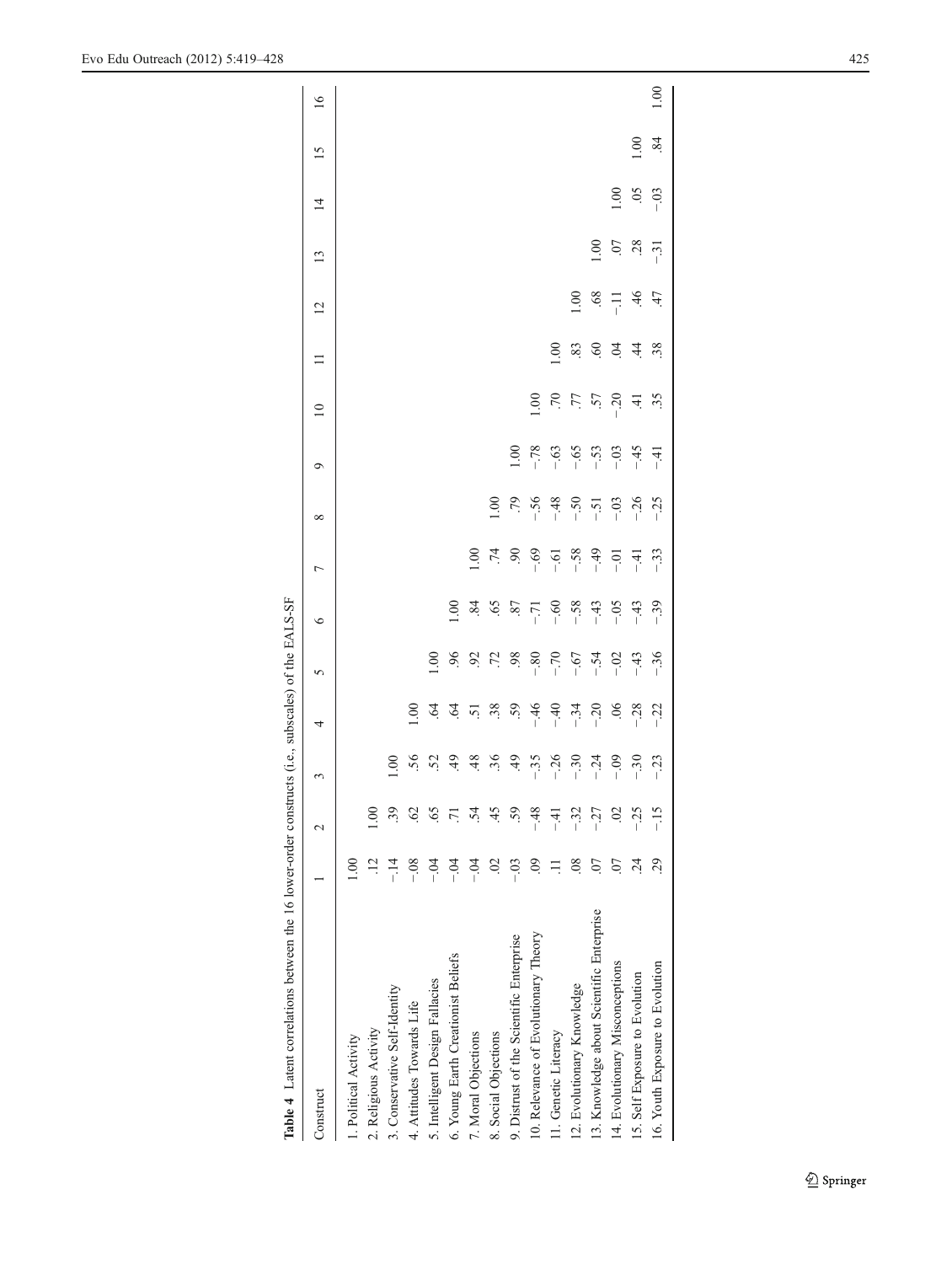<span id="page-7-0"></span>Table 5 Latent correlations among the six higher-order constructs of the EALS-SF

|                                    | Political<br>Activity | Pol/Religious<br>Conservatism | Knowledge/<br>Relevance | Creationist<br>Reasoning | Evolutionary<br>Misconceptions | Exposure to<br>Evolution |
|------------------------------------|-----------------------|-------------------------------|-------------------------|--------------------------|--------------------------------|--------------------------|
| Political Activity                 | 1.00                  |                               |                         |                          |                                |                          |
| Pol/Religious Conservatism         | $-.022$               | 1.00                          |                         |                          |                                |                          |
| Knowledge/Relevance                | .150                  | $-.495$                       | 1.00                    |                          |                                |                          |
| Creationist Reasoning              | $-.078$               | .780                          | $-.799$                 | 1.00                     |                                |                          |
| <b>Evolutionary Misconceptions</b> | .066                  | $-.039$                       | .012                    | $-.053$                  | 1.00                           |                          |
| Exposure to Evolution              | .297                  | $-.344$                       | .533                    | $-.457$                  | .053                           | 1.00                     |

Fig. 1 Hierarchical model of the EALS short-form model fit is good

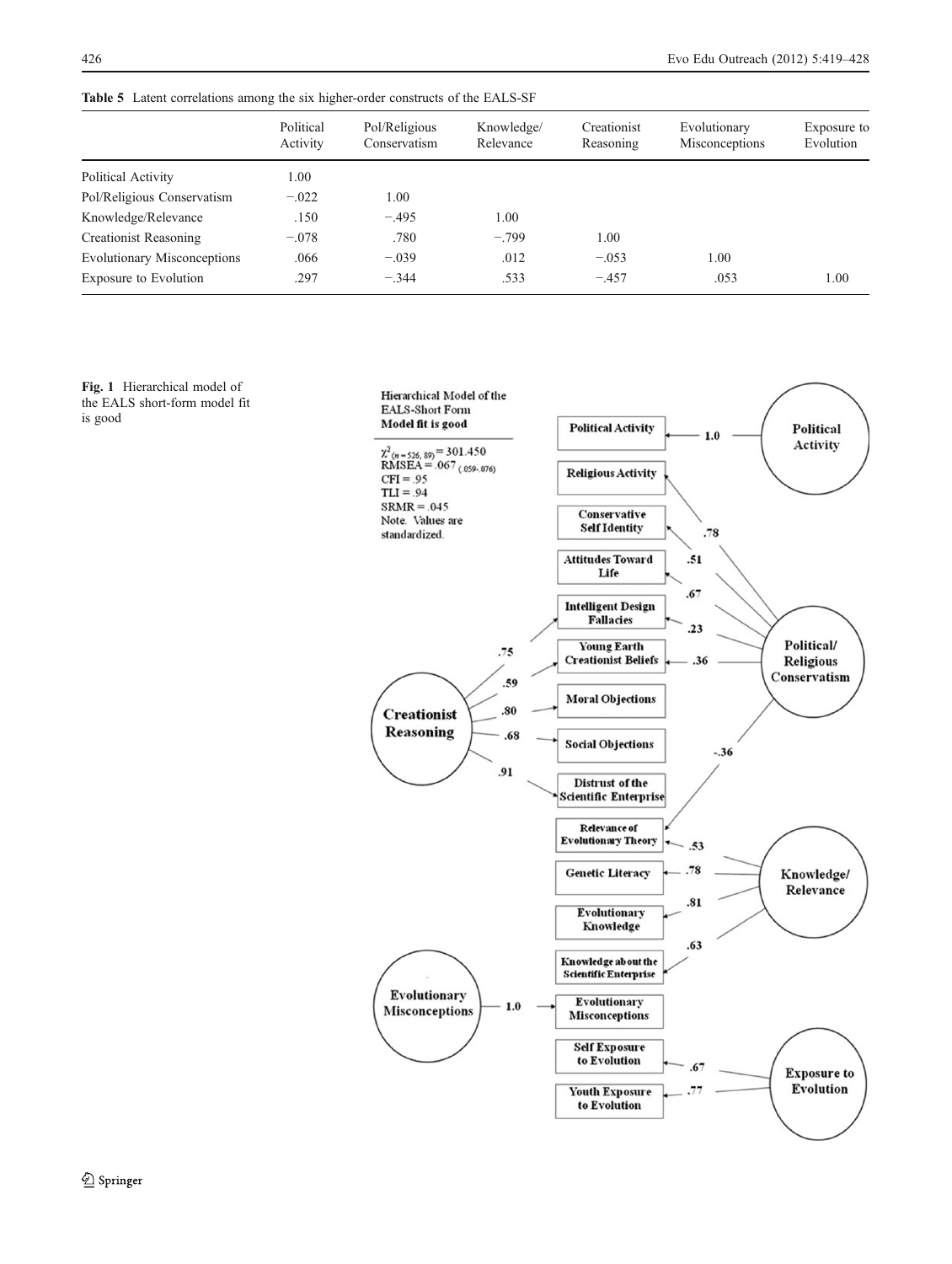the EALS higher-order constructs than common stereotypes would suggest (less than 10% for all six higher-order factors). In contrast to demographic information, openness to experience significantly predicted Knowledge/Relevance, Creationist Reasoning, and Exposure to Evolution, accounting for as much as 10% of the variance on its own. Similar to these published results, latent regressions on the present short form demonstrated that the same demographic variables again account for less than 10% of the variability (see Table 6). Likewise, openness to experience was again a strong predictor uniquely accounting for variability in Knowledge/Relevance, Creationist Reasoning, and Exposure to Evolution. Interestingly, the same set of predictors accounted for more variability in Exposure to Evolution for the short form than the long form (14% in the EALS and 24% for the EALS-SF). This pattern in the long form is probably due to the presence of weak scale items which in general tend to decrease a construct's common variance. Thus, their removal in the short form increased the common variance shared among retained items in the construct, providing more variability for openness to experience to predict.

#### Discussion

The present study demonstrated the suitability of a short form of the EALS to stand in for the long form. Using best practice methodology, we reduced the 104-item survey to 62 items (a reduction of 40%), all the while maintaining weak and strong measurement invariance and replicating previously published patterns. For this reason, researchers can confidently use the short form over the long form which should substantially reduce the amount time needed for participants to complete the measure while maintaining survey validity.

With a workable short form of the EALS, researchers and educators can now more easily adopt the EALS-SF as a capable measurement tool for testing theoretically derived predictions about the relationships among political and religious ideation, and knowledge acquisition and attitudes. Additionally, the EALS-SF may benefit educators interested in assessing the curricular effectiveness of their evolutionary and biology themed courses. Future longitudinal research will assess students in a variety of evolutionary themed courses with the EALS and EALS-SF, as well as continue to validate these scales with cross-national samples.

#### Study Limitations

Work with the EALS and EALS-SF has been predominantly (though not solely; O'Brien et al. [2009](#page-9-0)) used with college students from Kansas. It could be argued that Kansas youth are not representative of youth at large and that this lack of representation affects the survey structure. Several issues stand in the way of this conclusion, however. First, the subscales were all theoretically derived and informed by others' works based on non-Kansas samples (e.g., Carney et al. [2008;](#page-9-0) Ingram and Nelson [2006;](#page-9-0) Miller et al. [2006](#page-9-0)). Second, preliminary analyses (unpublished) suggest that the structures derived from Kansas and New York data are remarkably similar. Where states' differences are expected to occur, however, are mean and variances across the higher-order structures. For example, some states may have lower means and be more homogenous (i.e., less variability) in constructs such as creationist reasoning. These latter types of questions, though highly important, stand outside of the present work.

Additionally, we sought concurrent validity in relationships among *predictors of* our survey subscales, but validity can also be sought in scales' ability to predict important

| Table 6 Latent regressions for the six higher-order EALS-SF constructs |  |
|------------------------------------------------------------------------|--|
|------------------------------------------------------------------------|--|

| Demographics           | Political<br>Activity | Pol/Religious<br>Conservatism | Knowledge/<br>Relevance | Creationist<br>Reasoning | Evolutionary<br>Misconceptions | Exposure to<br>Evolution |
|------------------------|-----------------------|-------------------------------|-------------------------|--------------------------|--------------------------------|--------------------------|
| Male                   | .035                  | $-.150**$                     | $.132**$                | $-.107$                  | .029                           | $.108*$                  |
| HS Size                | $-.036$               | $-.062$                       | .068                    | $-.033$                  | .009                           | .086                     |
| Father Edu             | $-.048$               | .007                          | $-.028$                 | .019                     | $.102*$                        | .009                     |
| Mother Edu             | .027                  | .036                          | .085                    | $-.084$                  | $-.146**$                      | $.180**$                 |
| Rurality               | .011                  | $.101*$                       | $-.081$                 | $.145**$                 | $-.033$                        | $-.043$                  |
| Num Sibs               | $-.135*$              | .032                          | $-.135**$               | .064                     | $-.062$                        | $-.098*$                 |
| $R^2$                  | .023                  | $.051*$                       | $.078*$                 | $.064*$                  | .025                           | $099**$                  |
| Openness to experience | $.129**$              | $-.213***$                    | $.335***$               | $-.248***$               | .036                           | 379***                   |
| $R^2$                  | $.039*$               | $.096**$                      | $.187***$               | $.129***$                | .026                           | $239***$                 |

These are results of latent variable regressions using Mplus 6.0. Values represent standardized regression coefficients. HS Size stands for high school size. Father Edu and Mother Edu stand for level of education for the participant's father and mother, respectively. Num Sibs stands for the number of siblings and represented family size. Significance is based on the Wald statistic:  $* < .05$ ,  $** < .01$ ,  $*** < .001$